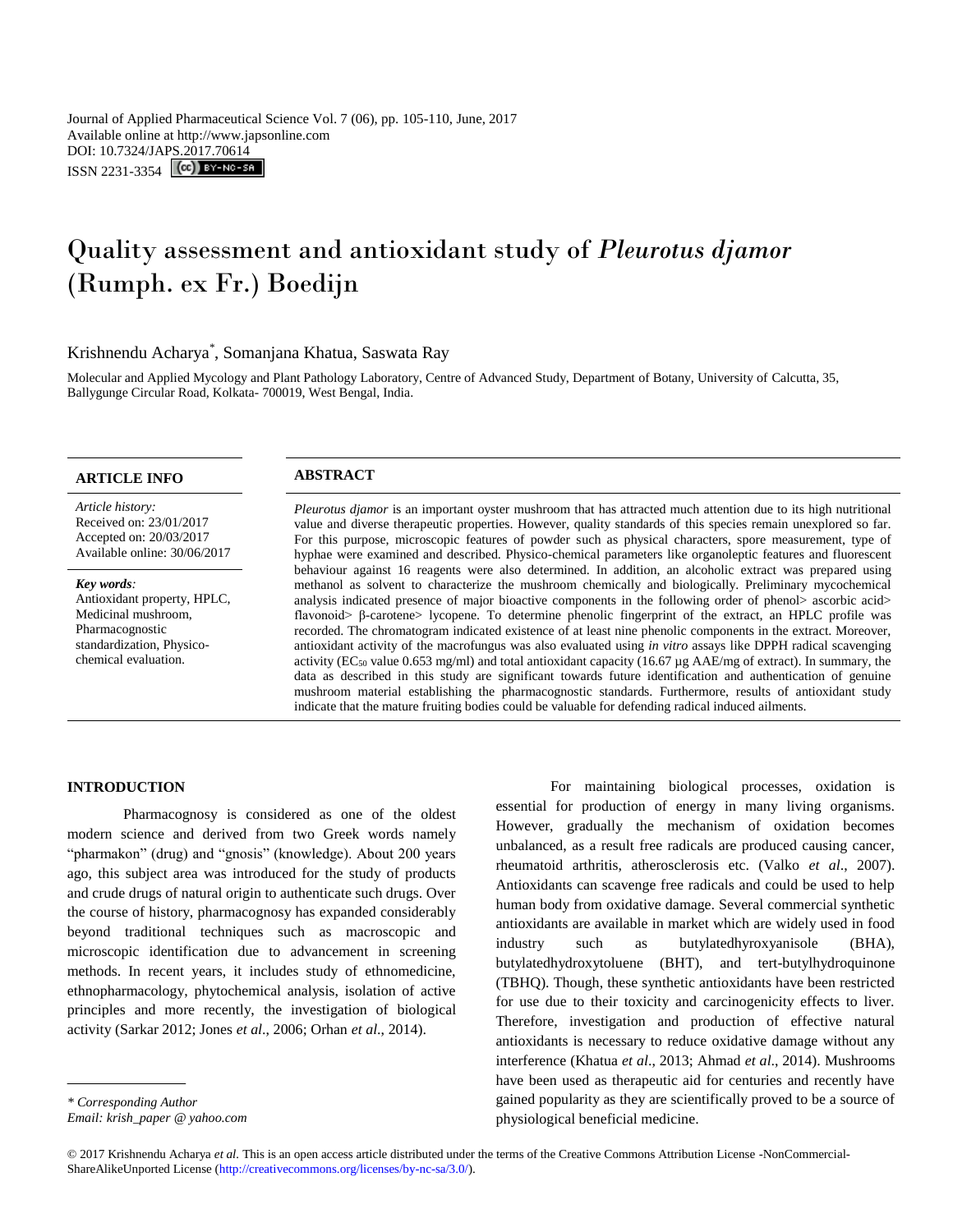Recent studies have established multi-purpose application of several mushrooms including *Astraeus hygrometricus* (Pers.) Morgan (Mallick *et al*., 2015); *Entoloma lividoalbum* (Kühner & Romagn.) Kubička (Maity *et al*., 2014; Maity *et al*., 2015); *Lentinula edodes* (Berk.) Pegler (Acharya *et al*., 2015); *Pleurotus flabellatus* Sacc. (Dasgupta *et al*., 2014); *Pleurotus florida* (Mont.) Singer (Saha *et al*., 2013); *Pleurotus ostreatus* (Jacq.) P. Kumm. (Mitra *et al*., 2013); *Pleurotus sajorcaju* (Fr.) Singer (Giri *et al*., 2012); *Ramaria aurea* (Schaeff.) Quél. (Khatua *et al*., 2015); *Macrocybe crassa* (Sacc.) Pegler & Lodge (Acharya *et al*., 2015); *Russula albonigra* (Krombh.) Fr. (Dasgupta *et al*., 2014); *Russula senceis* S. Imai (Khatua *et al*., 2015); *Termitomyces clypeatus* R. Heim (Pattanayak *et al*., 2015); *Termitomyces eurrhizus* (Berk.) R. Heim (Chatterjee *et al*., 2013); *Termitomyces medius* R. Heim & Grassé (Mitra *et al*., 2014) etc. However it has been noticed that many investigations have been conducted on highly nutritious *Pleurotus* mushrooms confirming their medicinal importance (Khan *et al*., 2012). One such popular oyster mushroom is *Pleurotus djamor* (Rumph. ex Fr.) Boedijn that is recognized worldwide as food which in turn have encouraged for artificial cultivation contributing high economic importance. Researchers are interested with this species as it possesses phytochemical constituents similar with some mushrooms that are already proved to be medicinal such as *P. florida*, *P. ostreatus, P. sajor-caju* and *P. pulmonarious* (Guo *et al*., 2007; Suseem *et al*., 2011). In earlier experimental studies, *P. djamor* has been found to possess strong analgesic, antiinflammatory and antipyretic activity. Crude extracts of the macrofungus has also exhibited significant *in vitro* free radical scavenging property, antimicrobial and antiplatelet potentiality (Susem *et al*., 2013). However literature survey revealed that its quality assessment study is still lacking. Hence, the present work was conducted to evaluate the pharmacognostic parameters and chemical analysis of *P. djamor* collected from West Bengal, India, with a view to establish standards for its identity, quality, purity and molecular composition. In addition, antioxidant activity of the macrofungus was also investigated for future application.

# **MATERIALS AND METHODS**

#### **Collection**

Basidiocarps of *P. djamor* were collected from Narendrapur Ramkrishna Mission Mushroom Cultivation Unit. A representative specimen (Accession no: CUH AM032) was deposited at CUH herbarium following the method of Pradhan *et al*., (2015). For powder analysis basidiocarps were dried properly by a field drier at 40°C for 1 day to make them crispy. Dried fruit bodies were pulverized using an electric blender, sieved through 160 mesh and stored in an air tight container.

# **Microscopic evaluation of powdered basidiocarps**

Powdered sample was hydrated and macerated with 10% KOH and mounted on glass slide with glycerol. For effective results various stains (Congo red, Melzer's reagent) were used to distinguish different cellular structure. Photomicrographs were taken using compound binocular microscope having sensor aided digital camera and computer attachment (Leica DMLS). Different organoleptic characters like colour, odour, taste, nature of powdered samples were evaluated.

#### **Fluorescence analysis**

Fluorescence analysis was determined using standard Pharmacopoeial method (2007). A small quantity of dried sieved mushroom powder was placed on a grease free clean microscopic slide and 1-2 drop of freshly prepared reagent solutions were added, mixed and waited for 1-2 minutes. The slide was further placed inside the UV chamber and viewed under daylight, short (254 nm) and long (365 nm) UV radiations. The colour observed by application of different reagents in different radiations were recorded.

#### **Preparation of methanol extract**

Dried powdered fruiting bodies (5 g) were extracted by stirring with 100 ml of methanol for overnight and subsequently separated by Whatman filter paper. The residue was then reextracted with 30 ml of methanol and the combined methanolic extracts were evaporated at 40°C (Rotavapor R3 Büchi, Switzerland) to reduce volume. The methanolic fraction was stored at -20°C in dark bottle until analysis, for no more than 1 month. Percentage yield and organoleptic parameters of the extract were recorded.

### **Quantitative estimation of myco-chemicals**

The content of total phenolic compounds in extract was estimated using Folin-Ciocalteu reagent and gallic acid as standard. The results were expressed as  $\mu$ g of gallic acid equivalents per mg of dry extract (Singleton *et al*., 1965). Total flavonoid content was determined using aluminium nitrate and potassium acetate. Quercetin (5–20 μg) was used to calculate the standard curve. The results were expressed as µg of quercetin equivalents per mg of dry extract (Park *et al*., 1997). β-carotene and lycopene were estimated by measuring absorbance at 453, 505 and 663 nm (Nagata and Yamashita 1992). Ascorbic acid was determined by titration against 2, 6-dichlorophenol indophenol dye (Rekha *et al*., 2012).

# **High performance thin layer chromatography (HPLC) fingerprinting**

The extract was filtered through 0.2 μm filter paper and 20 µl filtrate was loaded on HPLC system (Agilent, USA). Separation was achieved on an Agilent Eclipse Plus C18 column (100 mm  $\times$  4.6 mm, 3.5 µm) using a flow rate of 0.8 ml/min at 25 °C. The mobile phase consisted of eluent A (acetonitrile) and eluent B (aqueous phosphoric acid solution, 0.1% v/v). A gradient program was used for elution: 0-2 min, 5% A; 2-5 min, 15% A; 5- 10 min, 40% A; 10-15 min, 60% A; 15-18 min, 90% A. The absorbance of sample solution was measured at 280 nm (Khatua *et al*., 2015).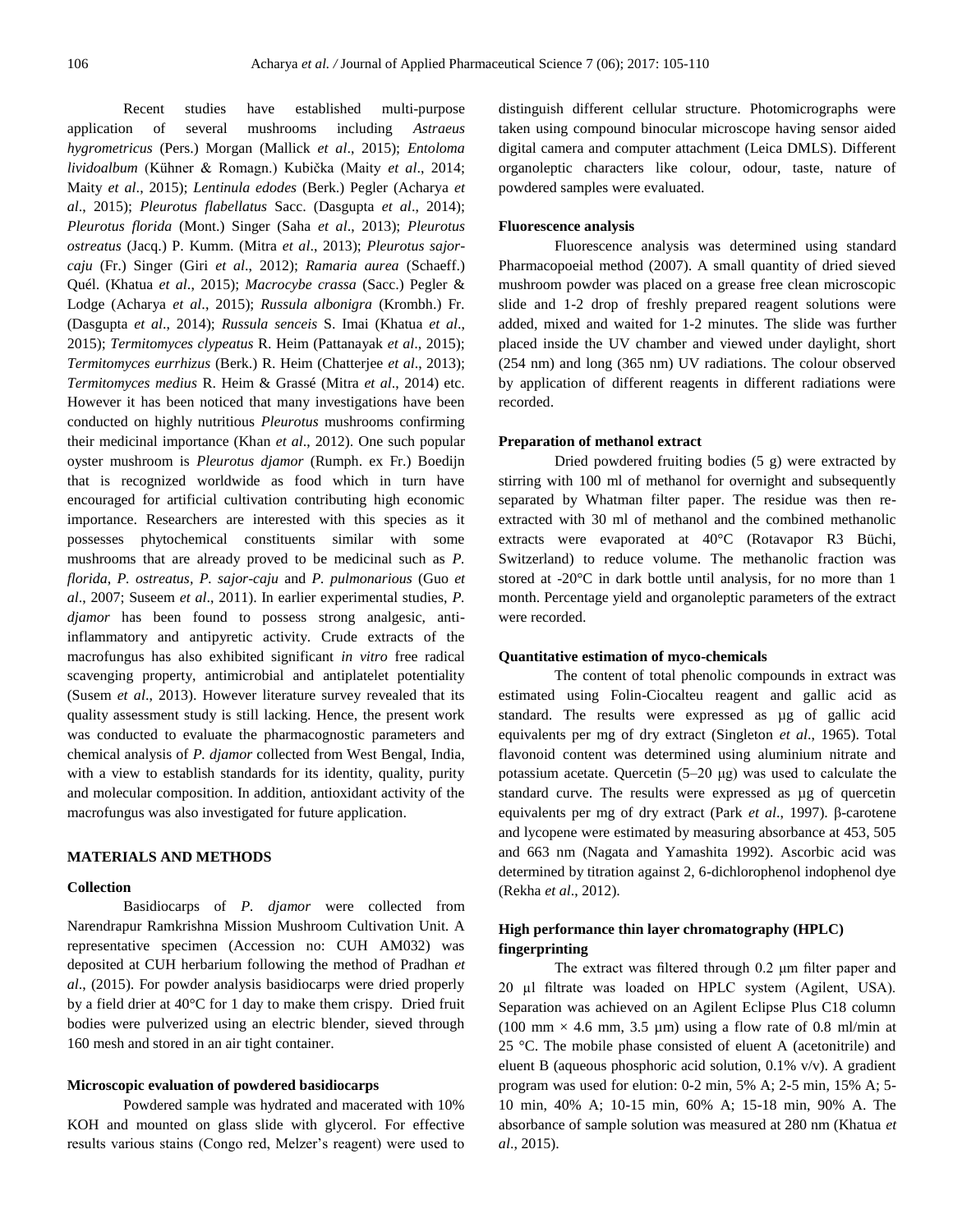#### **DPPH radical scavenging assay**

Hydrogen atom or electron donation abilities of the methanol extract and a pure compound, ascorbic acid, were measured by bleaching of purple coloured methanol solution of DPPH radical. Various concentrations of extract (0.5, 1 and 1.5 mg/ml) were added to 2 ml of 0.004% methanol solution of DPPH (w/v). After 30 min incubation period at room temperature in dark, the absorbance was read against a methanol blank at 517 nm (Shimada *et al.*, 1992).  $EC_{50}$  value is the effective concentration at which DPPH radicals were scavenged by 50%. Degree of scavenging was calculated by the following equation:

Scavenging effect  $% = \{(A0-A1)/A0\} \times 100$ 

Where  $A_0$  and  $A_1$  were the absorbance of control and absorbance in presence of sample respectively.

# **Determination of total antioxidant capacity by phosphomolybdenum method**

The assay was carried out as described by Prieto *et al*., (1999) with little modification. The reaction mixture consisted of 0.3 ml sample solution and 3 ml of reagent solution (0.6 M sulphuric acid, 28 mM sodium sulphate and 4 mM ammonium molybdate). Blank was prepared by adding 0.3 ml water and 3 ml reagent solution. Tubes were capped and incubated at 95ºC for 90 min. samples were cooled at room temperature and absorbance was measured at 695 nm against blank. Concentrations of ascorbic acid  $(1 - 30 \mu g)$  were used to obtain a standard curve. Total antioxidant activity was expressed as the number of ascorbic acid equivalents (AAE).

# **RESULTS AND DISCUSSION**

After passing through sieve, the dried powder appeared yellowish-brown coloured, pungent in smell, tasteless and granular in texture (Figure 1). After maceration with  $HNO<sub>3</sub>$  and KOH separately, micro-morphological observations revealed the following characters: basidiospores  $(7.87-)8.28-11.18(-12.43) \times$ (3.73-)4.14-4.97(-5.38) µm, oblong, hyaline, inamyloid, thik walled with suprahillar depression; basidia  $20.71-21.12 \times 4.14$ -4.56 µm, narrowly clavate, tetrasterigmatic sterigmata  $3.31$ - $3.73 \times$ 0.41 µm; pleurocystidia absent; rostrate to lecithiform cystidium like element cystidiole present,  $25.78-29.4 \times 3.73-5.73 \mu m$ ; hyphal system dimitic, generative hyphae hyaline to yellowish brown, thin to thick-walled; skeletal hyphae blackish, thin walled; clamp connection present.

Fluorescence is the property of some atoms and molecules to absorb light at a particular wavelength and subsequently emit light of longer wavelength. It is an important parameter for pharmacognostic evaluation by which crude drugs are often assessed qualitatively. The crude drug may consisted of various chemical constituents that exhibit fluorescence in UV light. However, the non-fluorescent compounds often can be converted to fluorescent compounds by applying different reagents. As a result fluorescence analysis displayed an array of colours that could be employed for identification of authentic samples and recognize adulterates (Sonibare *et al*., 2015; Bhattacharya *et al*., 2009). In the present study powder drug was treated with 16 different chemical reagents which gave characteristic colour when observed under UV light (254 nm, 365 nm) and was compared with colour detected under visible light (Table 1).

It has been reported that most of the components in mushroom fruiting bodies have high polarity (Wu and Hansen 2008). In the present study, methanol was chosen for preparation of a fraction where the formulation appeared yellow in colour. The extract was subjected for quantitative analysis of different myochemicals using standard protocol. The fraction was found to contain phenol as much as  $7.845 \pm 1.22$  ug gallic acid equivalent/mg of dry extract. Total flavonoid content was determined by using quercetin as standard. The extract contained flavonoid as  $2.876 \pm 0.893$  ug quercetin equivalent/mg of extract. Very negligible amount of β-carotene and lycopene were found such as  $0.045 \pm 0.006$  µg/mg and  $0.033 \pm 0.002$  µg/mg of the extract respectively. Ascorbic acid was found in the higher amount i.e.  $6.94 \pm 1.389$  µg/mg of extract.

HPLC is an efficient and valuable technology for the preliminary separation and determination of constituents. Figure 2 represents HPLC fingerprint profile of the methanol extract which was found to be consisting of at least nine phenols (Rt 4.583 min, area 10.145; Rt 5.044 min, area 299.758; Rt 5.14 min, area 410.51; Rt 5.685 min, area 42.835; Rt 6.37 min, area 62.236; Rt 9.997 min, area 10.14 397.012; Rt 10.733 min, area 55.696; Rt 11.009 min, area 71.672; Rt 15.972 min, area 227.292).

To assess the antioxidant capacity of an extract, DPPH radicals are most often used as they are extremely stable and easy to use. It is a stable  $N_2$ -centered free radical which accepts an electron/hydrogen to gain stability. In methanol solution DPPH radical produces violet colour which is changed to yellow, depending on capacity of the antioxidant tested. The solution loses colour depending upon the number of electron taken up and colour change is determined by decrease in its absorbance at 517 nm (Dash *et al.,* 2005; Waltasinghe and Shahidi 1999). DPPH radical scavenging activity of the methanol extract from *P. djamor* was directly correlated with the concentration of the sample (Figure 3). The extract exhibited radical scavenging activity at the rate of 33.33%, 87.84% and 95.58% at 0.5, 1 and 1.5 mg/ml concentrations respectively. EC<sub>50</sub> value was found to be at 0.653  $\pm$ 0.156 mg/ml which was much higher than that of ascorbic acid, a positive control, (0.004 mg/ml). Recently Jeena *et al* (Jeena *et al*., 2014) have reported the DPPH radical scavenging activity of methanolic extract from three oyster mushrooms viz. *P. ostreatus*, *P. sapidus* and *P. sajor-caju*. Results showed that the lowest  $EC_{50}$ value was at 2 mg/ml concentration represented by *P. sajor-caju* which was much higher than that of *P. djamor*. Phosphomolybdenum method is a good technique for evaluation of total antioxidant capacity. The method is based on reduction of Mo (VI) to Mo (V) by the antioxidant compound and the formation of green phosphate/Mo (V) complex at acidic pH. Total antioxidant capacity of the fraction was investigated and compared against ascorbic acid. The extract presented  $16.67 \pm 2.66$  µg AAE/ mg of extract total antioxidant activity.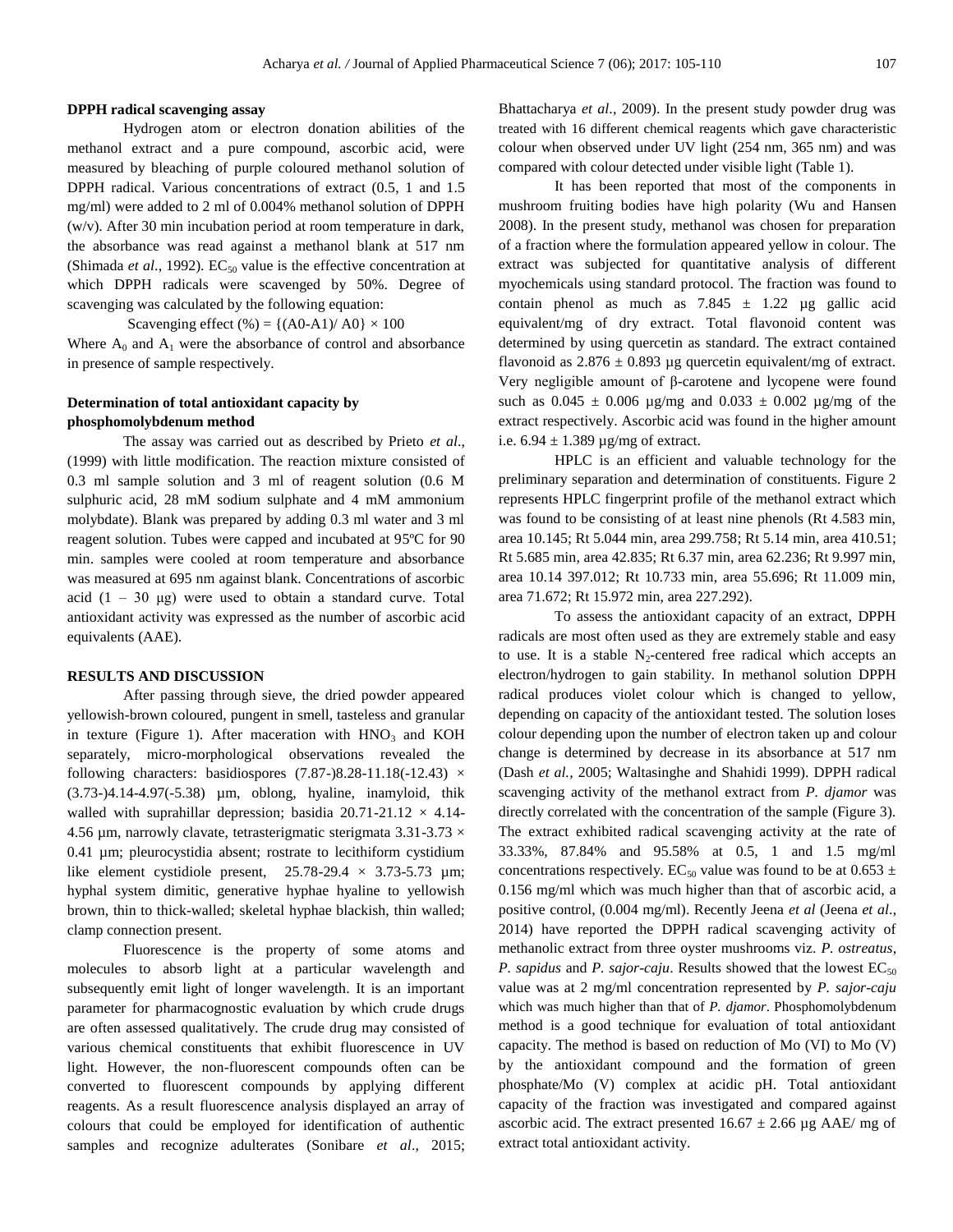|  |  |  |  | <b>Table 1:</b> Fluorescence analysis of dry powder from <i>Pleurotus djamor</i> . |  |
|--|--|--|--|------------------------------------------------------------------------------------|--|
|  |  |  |  |                                                                                    |  |

| Sl No. | <b>Reagent</b>          | <b>Visible</b>      | UV                  |                                 |  |
|--------|-------------------------|---------------------|---------------------|---------------------------------|--|
|        |                         |                     | Long(365nm)         | Short (254nm)                   |  |
|        | Powder as such          | Whitish yellow      | Deep brown          | Whitish brown                   |  |
|        | Hager's                 | Lemon yellow        | Dark golden brown   | Butter yellow to maize yellow   |  |
|        | Mayer's                 | Birch bark to flesh | Grevish violet      | Creamish yellow                 |  |
|        | Dragendroff's           | Reddish orange      | Persian red to cuba | Light brown                     |  |
|        | Iodine solution         | Reddish brown       | Purplish brown      | Dark brown                      |  |
|        | $1(N)$ HNO <sub>3</sub> | Light cream         | Light brown         | Creamish yellow                 |  |
|        | 50% HNO <sub>3</sub>    | Reddish green       | Brownish green      | Light brownish green            |  |
|        | Phloroglucinol          | Light yellow        | Violet brown        | Sap green                       |  |
| 9      | Barfoed                 | Olive green         | Brownish black      | Greyish brown                   |  |
| 10     | Sodium nitroprusside    | Creamish yellow     | Reddish brown       | Sap green                       |  |
| 11     | $H_2O$                  | Whitish yellow      | Deep brown          | Light yellow                    |  |
| 12     | FeCl <sub>3</sub>       | Light brown         | Deep brown          | Sap green                       |  |
| 13     | 1(N)NaOH                | Greyish orange      | Dark golden brown   | Greenish brown                  |  |
| 14     | Acetic acid             | Straw               | Grevish brown       | Light yellow to greenish yellow |  |
| 15     | $1(N)$ HCl              | Greenish yellow     | Brownish grey       | Greyish yellow                  |  |
| 16     | Methanol                | Creamish orange     | Dark brownish red   | Creamish green                  |  |
| 17     | 1(N) NaOH in methanol   | Greyish orange      | Dark golden brown   | Greenish brown                  |  |



**Fig. 1:** Macroscopic and microscopic characters of *Pleurotus djamor*. A: Dried basidiocarps B: Fruit body in powder form B: Spores D-F: Types of hyphae (arrow indicates clamp connection).



**Fig. 2:** Enlarged HPLC chromatogram of methanol extract from *Pleurotus djamor* (MP: Mobile phase).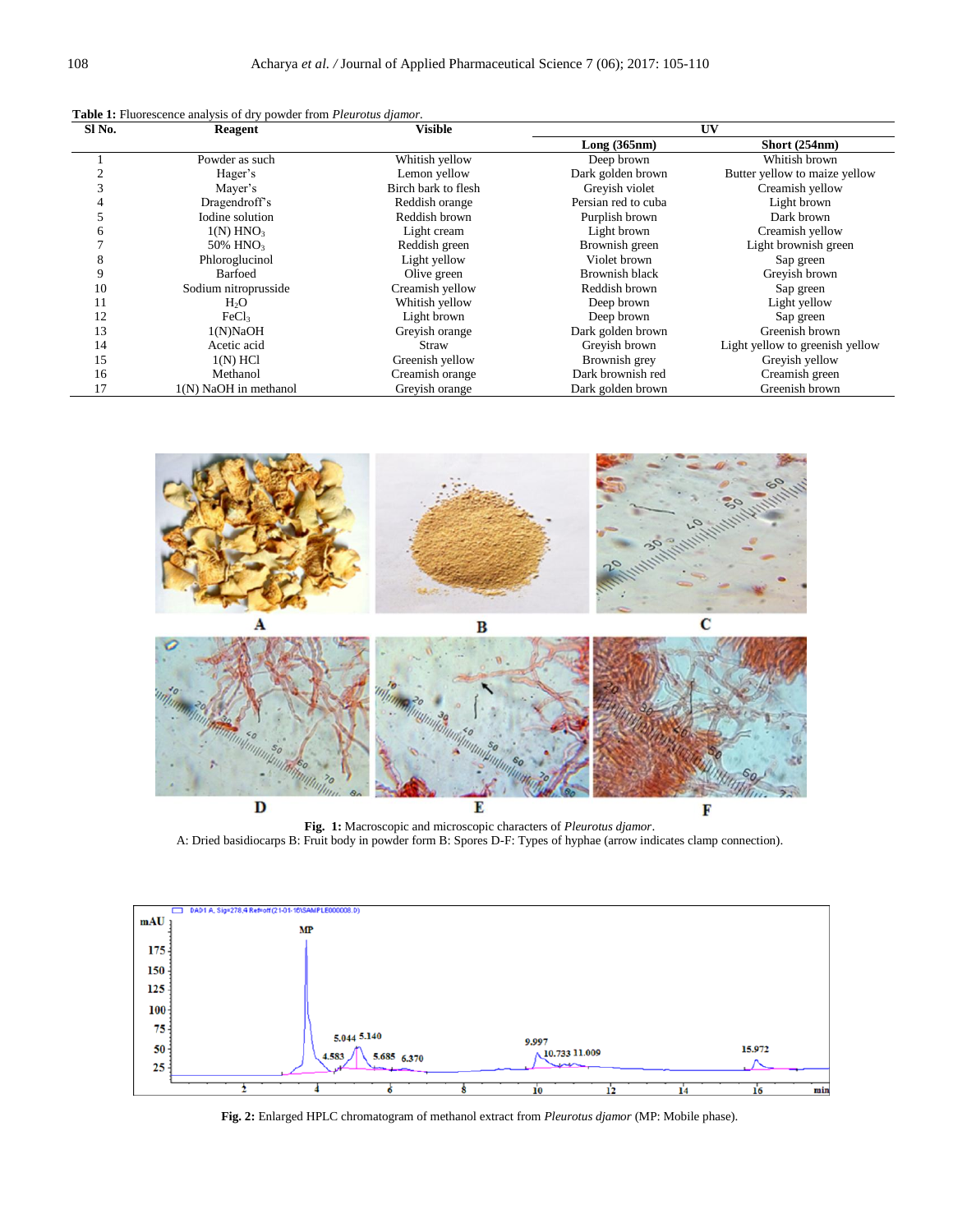

**Fig. 3:** DPPH radical scavenging activity of methanol extract from *Pleurotus djamor.*

#### **CONCLUSION**

The present work provides information for correct identification and standardization of *P. djamor* powder with help of modern techniques and suitable parameters. For quality control studies microscopic features, physico-chemical constants, mycochemical investigation and HPLC profile were evaluated which would be helpful for establishing the pharmacopeia standards. Moreover, antioxidant activity of methanol extract from the mushroom was also investigated. The macrofungus exhibited high DPPH radical inhibitory action and total antioxidant capacity. Thus this study provides information concerning pharmacognosy and bioactivity of *P. djamor* which may be useful for authentication and development of nutraceuticals respectively.

#### **Financial support and sponsorship:** Nil.

**Conflict of interests:** There are no conflicts of interest.

#### **REFERENCES**

Acharya K, Khatua S, Sahid S. Pharmacognostic standardization of *Macrocybe crassa*: an imminent medicinal mushroom, Res J Pharm Technol, 2015; 8(7):860-866.

Acharya K, Mukherjee S, Mitra P. Pharmacognostic standardisation of *Lentinula edodes*: A widely explored medicinal mushroom, Int J Pharmacogn Phytochem Res, 2015; 7(4): 866-872 .

Ahmad R, Muniandy S, Shukri NIA, Alias SMU, Hamid AA, Yusoff WMW *et al*. Antioxidant properties and glucan compositions of various crude extract from *Lentinus squarrosulus* mycelial culture, Adv Biosci Biotechnol, 2014; 5:805-814.

Bhattacharya S, Zaman MK. Pharmacognostical evaluation of *Zanthoxylum nitidum* bark, Int J PharmTech Res, 2009; 1(2):292-298.

Chatterjee A, Khatua S, Chatterjee S, Paloi S, Mukherjee S, Mukherjee A *et al*. Polysaccharide-rich fraction of *Termitomyces eurhizus* accelerate healing of indomethacin induced gastric ulcer in mice, Glycoconjugate J, 2013; 30:759-768.

Dasgupta A, Ray D, Chatterjee A, Roy A, Acharya K. Antioxidative effect of polyphenol-rich extract of *Russula albonigra*, Res J Pharm Biol Chem Sci, 2014; 5(1):510-520.

Dasgupta A, Sherpa AR, Acharya K. Phytochemical screening and antioxidant capacity of polyphenol rich fraction of *Pleurotus flabellatus*, J Chem Pharm Res, 2014; 6(5):1059-1065.

Dash S, Nath LK, Bhise S, Bhuyan N. Antioxidant and antimicrobial activities of *Heracleum nepalense* D Don root, Trop J Pharm Res, 2005; 4:341-347.

Giri S, Biswas G, Mandal SC, Acharya, K. Studies on pharmacognostic profiles of three medicinally important wild edible mushrooms, Int J PharmTech Res, 2012; 4(4):1595-1600.

Guo L, Lin J, Lin J. Non-volatile components of several novel species of edible fungi in China, Food Chem, 2007; 100:643-649.

Indian Pharmacopoeia Commission: Indian Pharmacopoeia. Vol. I. Government of India, New Delhi. 2007.

Jeena GS, Punetha H, Prakash O, Chandra M, Kushwaha KPS. Study on *in vitro* antioxidant potential of some cultivated *Pleurotus* species (Oyster mushroom), Indian J Nat Prod Res, 2014; 5(1):56-61.

Jones WP, Young-Won C, Kinghorn AD. The role of pharmacognosy in modern medicine and pharmacy, Curr Drug Targets, 2006; 7(3),247-264.

Khan MD. A, Tania M. Nutritional and Medicinal Importance of *Pleurotus* Mushrooms: An Overview, Food Rev Int, 2012; 28:313-329.

Khatua S, Dutta AK, Acharya K. Prospecting *Russula senecis*: A delicacy among the tribes of West Bengal, PeerJ, 2015; 3:e810.

Khatua S, Mitra P, Chandra S, Acharya K. *In vitro* protective ability of *Ramaria aurea* against free radical and identification of main phenolic acids by HPLC, J Herbs Spices Med Plants, 2015; 21(4):380-391.

Khatua S, Paul S, Acharya K. Mushroom as the potential source of new generation of antioxidant: a review, Res J Pharm Technol, 2013; 6(5);496-505.

Maity P, Nandi AK, Sen IK, Pattanayak M, Chattopadhyay S, Dash SK *et al*. Heteroglycan of an edible mushroom *Entoloma lividoalbum*: Structural characterization and study of its protective role for human lymphocytes, Carbohydr Polym, 2014; 114:157-165.

Maity P, Sen IK, Maji PK, Paloi S, Devi KSP, Acharya K *et al*. Structural, immunological, and antioxidant studies of β-glucan from edible mushroom *Entoloma lividoalbum*, Carbohydr Polym, 2015; 123:350-358.

Mallick S, Dey S, Mandal S, Dutta A, Mukherjee D, Biswas G *et al*. A novel triterpene from *Astraeus hygrometricus* induces reactive oxygen species leading to death in *Leishmania donovani*, Future Microbiol, 2015; 10(5):763-789.

Mitra P, Khatua S, Acharya K. Free radical scavenging and NOS activation properties of water soluble crude polysaccharide from *Pleurotus ostreatus*, Asian J Pharm Clin Res, 2013; 6(3):67-70.

Mitra P, Sarkar J, Mandal NC, Acharya K. Phytochemical analysis and evaluation of antioxidant efficacy of ethanolic extract of *Termitomyces medius*, Int J Pharm Sci Rev Res, 2014; 27(2):261-266.

Nagata M, Yamashita I. Simple method for simultaneous determination of chlorophyll and carotenoids in tomato fruit, Nippon Shokuhin Kogyo Gakkaishi, 1992; 39:925-928.

Orhan IE. Pharmacognosy: Science of natural products in drug discovery, BioImpacts, 2014; 4(3),109-110.

Park YK, Koo MH, Ikegaki M, Contado JL. Comparison of the flavonoid aglycone contents of *Apis mellifera* propolis from various regions of Brazil, Arq Biol Tecnol, 1997; 40:97-106.

Pattanayak M, Samanta S, Maity P, Sen IK, Nandi AK, Manna DK *et al*. Heteroglycan of an edible mushroom *Termitomyces clypeatus*: Structure elucidation and antioxidant properties, Carbohydr Res, 2015; 413:30-36.

Pradhan P, Dutta AK, Acharya K. A low cost long term preservation of macromycetes for fungarium, Protocol Exchange, 2015; DOI:10.1038/protex.2015.026

Prieto P, Pineda M, Aguilar M. Spectrophotometric quantitation of antioxidant capacity through the formation of phosphomolybdenum complex: specific application to the determination of vitamin E, Anal Biochem, 1999; 269:337-334.

Rekha C, Poornima G, Manasa M, Abhipsa V, Pavithra DJ, Vijay KHT *et al*. Ascorbic acid, total phenol content and antioxidant activity of fresh juices of four ripe and unripe citrus fruits, Chem Sci Trans, 2012; 1:303-310.

Saha S, Khatua S, Paloi S, Acharya K. Antioxidant and nitric oxide synthase activation properties of water soluble polysaccharides from *Pleurotus florida*, Int J Green Pharm, 2013; 7(3):182-188.